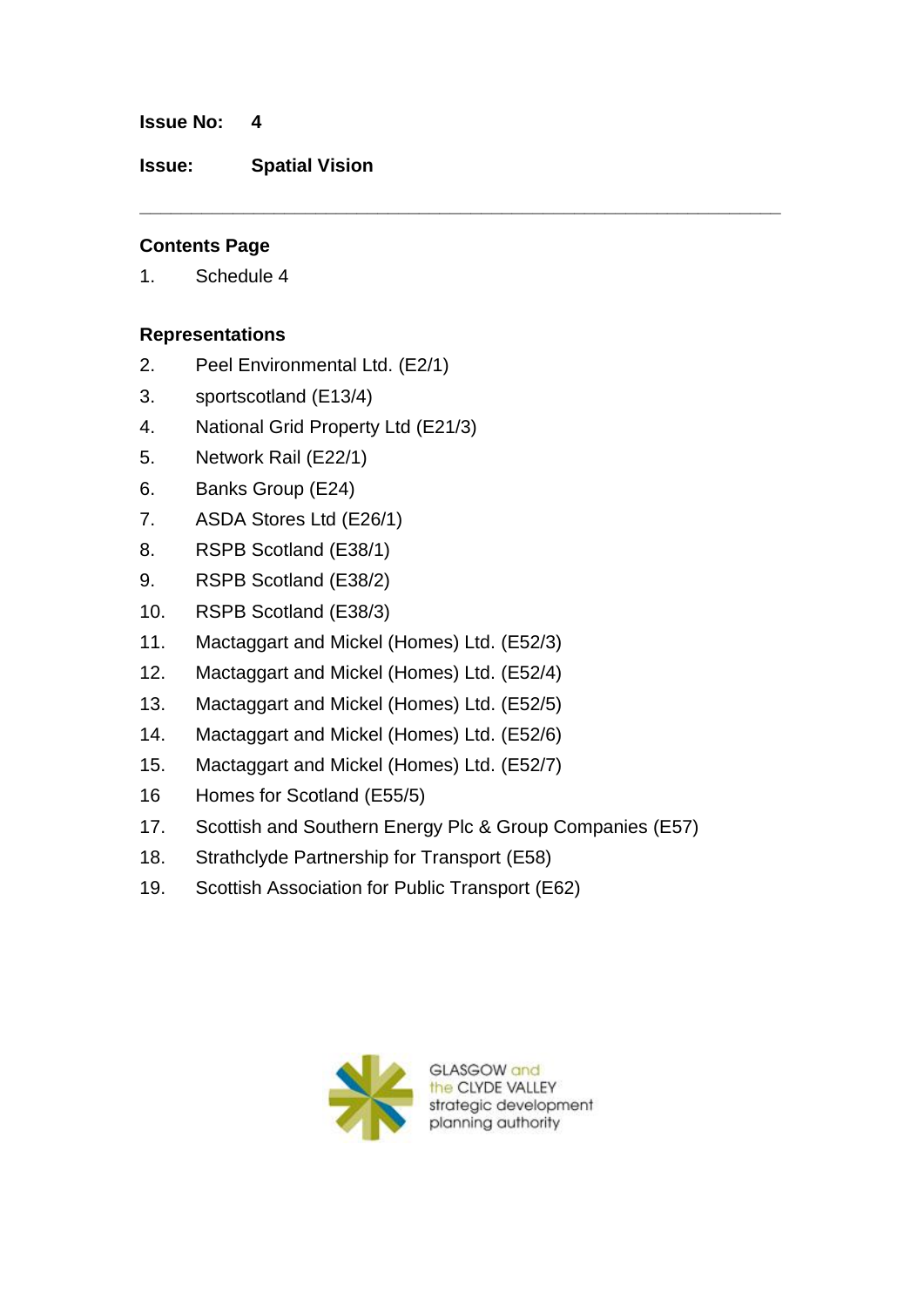## **Supporting Documents**

- 1. Planning etc. (Scotland) Act 2006, pages 6 to 8 sections 7, 8 and 10
- 2. Planning Circular 1/2009: Development Planning, The Scottish Government, page 4 sections 13 and 14
- 3. "Metropolitan Glasgow, Our Vision for the Glasgow City Region 2008 2013, Glasgow and the Clyde Valley Community Planning Partnership 2008 (Extracts)
- 4. The Scottish Forestry Strategy, Scottish Government 2006 (Extract)
- 5. "The Right Tree in the Right Place" Planning for Forestry and Woodlands. Forestry Commission Scotland, 2010 (Extract)
- 6. A Land-use Strategy for Scotland "getting the best from our land", The Scottish Government 2011 (Extract)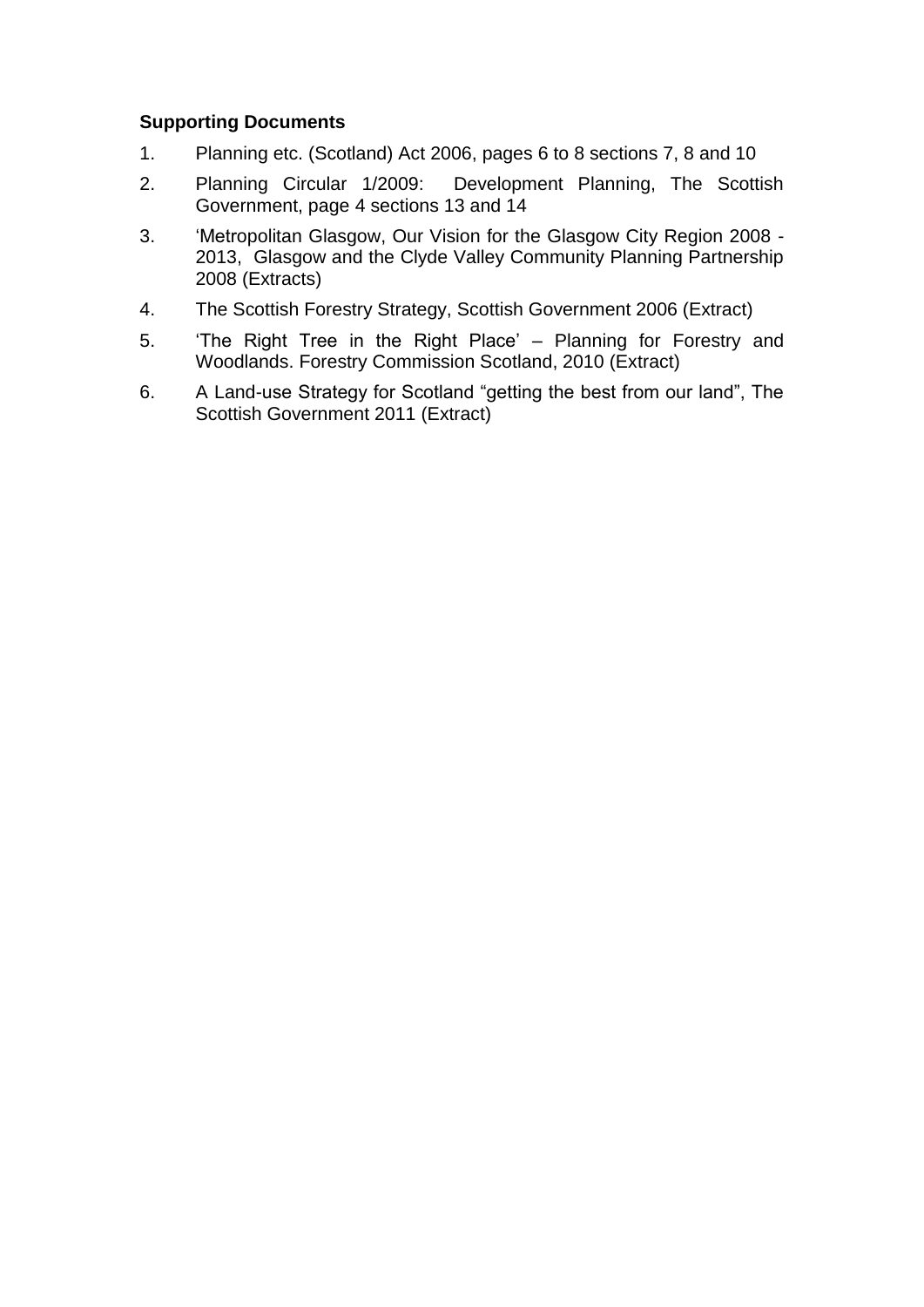| <b>Issue 4</b>                                                                                                                                                                                                                                                                                                                                                                                                                                                                          | <b>Spatial Vision</b>                                                                                                                                    |                  |
|-----------------------------------------------------------------------------------------------------------------------------------------------------------------------------------------------------------------------------------------------------------------------------------------------------------------------------------------------------------------------------------------------------------------------------------------------------------------------------------------|----------------------------------------------------------------------------------------------------------------------------------------------------------|------------------|
| <b>Development plan</b><br>reference:                                                                                                                                                                                                                                                                                                                                                                                                                                                   | Section 3 Spatial Vision                                                                                                                                 | <b>Reporter:</b> |
| Body or person(s) submitting a representation raising the issue (including<br>reference number):                                                                                                                                                                                                                                                                                                                                                                                        |                                                                                                                                                          |                  |
| E2/1 Peel Environmental Ltd<br>E13/4 sportscotland<br>E21/3 National Grid Property Ltd<br>E22/1 Network Rail<br>E24 Banks Group<br>E26/1 ASDA Stores Ltd<br>E38/1 E38/2, E38/3 RSPB Scotland<br>E52/3, E52/4, E52/5, E52/6 E52/7 Mactaggart and Mickel (Homes) Ltd.<br>E55/5 Homes for Scotland<br>E57 Scottish and Southern Energy Plc & Group Companies<br>E58 Strathclyde Partnership for Transport<br>E62 Scottish Association for Public Transport                                 |                                                                                                                                                          |                  |
| <b>Provision</b><br><b>of</b><br>the<br>development plan to<br>which<br>the<br>issue<br>relates:                                                                                                                                                                                                                                                                                                                                                                                        | Diagram 7 (pages 12 and 13)<br>Diagram 8 (page 14)                                                                                                       |                  |
| Planning authority's summary of the representation(s):                                                                                                                                                                                                                                                                                                                                                                                                                                  |                                                                                                                                                          |                  |
| The proposed modifications to Diagram 7 'Spatial Vision' and Diagram 8<br>'Strategic Drivers of Change' generally fall into six categories;                                                                                                                                                                                                                                                                                                                                             |                                                                                                                                                          |                  |
| 1) E2/1 Peel Environmental Ltd, E55/5 Homes for Scotland<br>Spatial Vision should provide the Strategic Development Plan context for<br>development proposals from the waste to energy sector and house-<br>building industry.                                                                                                                                                                                                                                                          |                                                                                                                                                          |                  |
| 2) E13/4 sportscotland, E38/1, E38/2, E38/3 RSPB Scotland, E57 Scottish<br>and Southern Energy Plc & Group Companies, E58 Strathclyde<br><b>Partnership for Transport</b><br>Additional text required within the Spatial Vision seeking to safeguard land<br>from inappropriate development or to promote a strategic development<br>plan context for sportscotland, Royal Society for the Protection of Birds,<br>Scottish and Southern Energy, Strathclyde Partnership for Transport. |                                                                                                                                                          |                  |
| 3) E21/3 National Grid Property Ltd, E26/1 ASDA Stores Ltd, E52/3.<br>E52/4, E52/5, E52/6, E52/7 Mactaggart and Mickel (Homes) Ltd., E55/5<br><b>Homes for Scotland</b>                                                                                                                                                                                                                                                                                                                 |                                                                                                                                                          |                  |
| (a) additional text or amalgamation of text, E21/3 National Grid and E26/1<br>ASDA Stores, to question the strategic focus of the Proposed Plan and<br>question the Spatial Vision's basis in the analysis of long-term 'drivers of<br>change' (Diagram 8) and                                                                                                                                                                                                                          |                                                                                                                                                          |                  |
|                                                                                                                                                                                                                                                                                                                                                                                                                                                                                         | (b) additional text from the house-building industry to introduce a flexibility<br>in language in respect of their specific approach to planning housing |                  |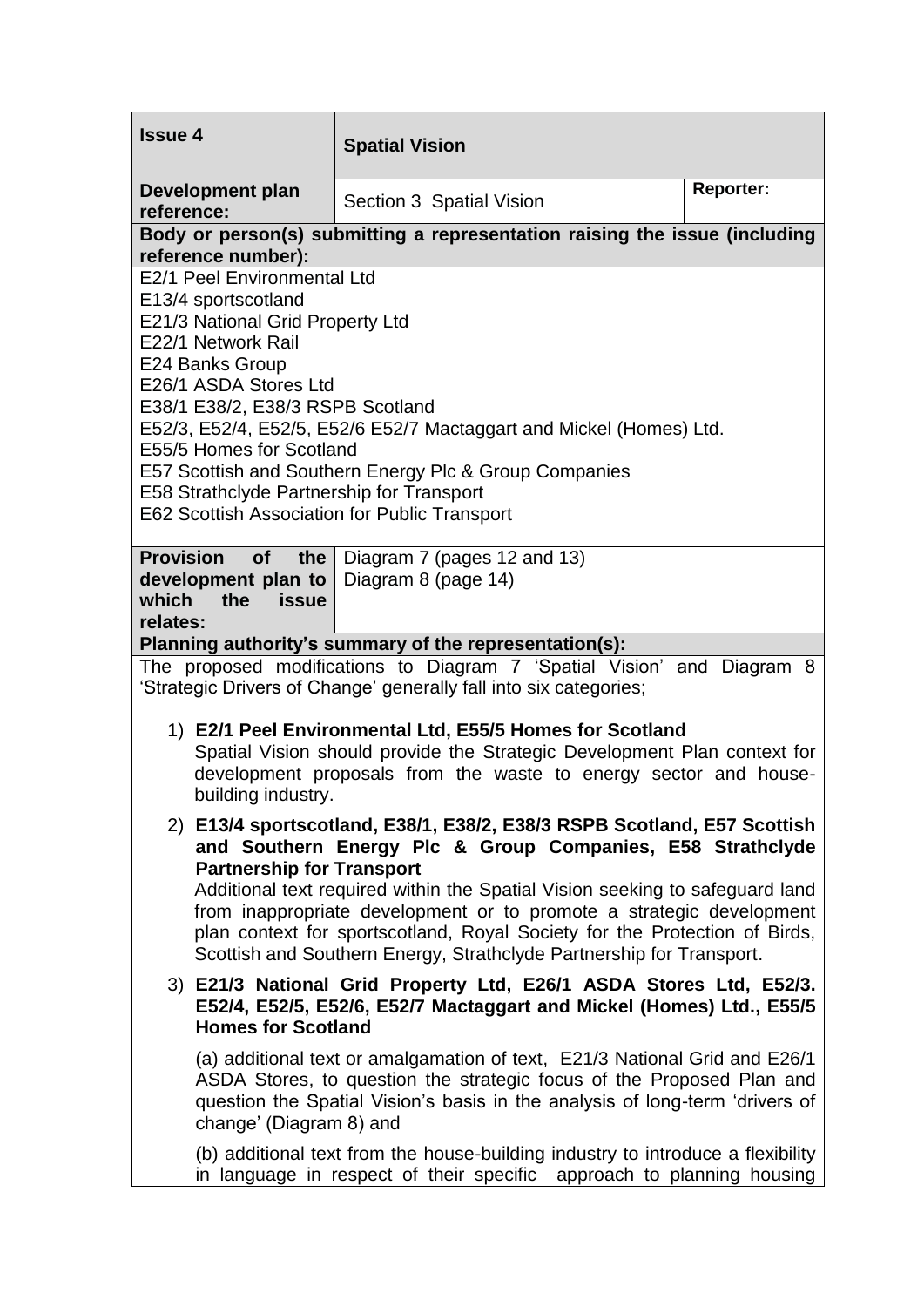development .

4) **E52/3, E52/4, E55/5 Mactaggart and Mickel (Homes) Ltd.** modifications to the Spatial Vision from the house-building umbrella body, Homes for Scotland, and an individual house-building company Mactaggart and Mickel which seek to reframe its priorities and seek a policy inclusion within the Spatial Vision statement of how the city-region, structurally, should look in 2035.

## 5) **E62 Scottish Association for Public Transport**

This Section is slim and very generalised and should be either be incorporated in Section 4 with more detail on the strategy for energy conservation and shifts away from carbon fuel in the urban fabric and transport sub-sectors which account for 66% of present greenhouse gas emissions in the conurbation, or be expanded on the question of the degree to which spatial strategy, as distinct from other actions, can cut carbon release. In either case, there should be some reference to the aims of shifts to electric power in the public transport and car/van sectors within the conurbation by 2020 and 2035. Budgetary considerations require elaboration in the context of phased delivery.

#### 6) **E24 Banks Group**

Question why Community Growth Areas not referenced in Diagram 7.

**E22/1 Network Rail** appears to be a genuine misreading and miscomprehension of the vision for sustainable transport and High Speed Rail.

# **Modifications sought by those submitting representations:**

#### **General**

#### **E62 Scottish Association for Public Transport**

Expand the Spatial Vision and the role, function and relevance of the section to articulate policies on transport and emissions, budgetary constraints and delivery of priority actions in the transport sphere.

#### **Diagram 7**

#### **E2/1 Peel Environmental Ltd**

A vision for waste should be included within the Strategic Development Plan within the 'Infrastructure' section of the Diagram. Proposed wording "Waste infrastructure will form a key part of the city-region. New waste management and treatment facilities which support the delivery of a Zero Waste Scotland will be planned and developed across the city-region."

Energy from waste sources be included within the list of appropriate energy sources within the 'Energy' section of Diagram 7, as follows "Decentralised distributed power plants, based on alternative technologies, will be located across the city-region exploiting opportunities to develop biomass, Combined Heat and Power and other forms of renewable energy including Energy from Waste ".

#### **E13/4 sportscotland**

Environment section in relation to green infrastructure, the text makes reference to open space and some of the different components of this, pathways, parks etc. However, no mention is made of the outdoor sport areas (pitches, golf courses etc) which are a crucial part of this. As the term open space is being expanded on, this should make reference to outdoor sports areas. Insert "outdoor sports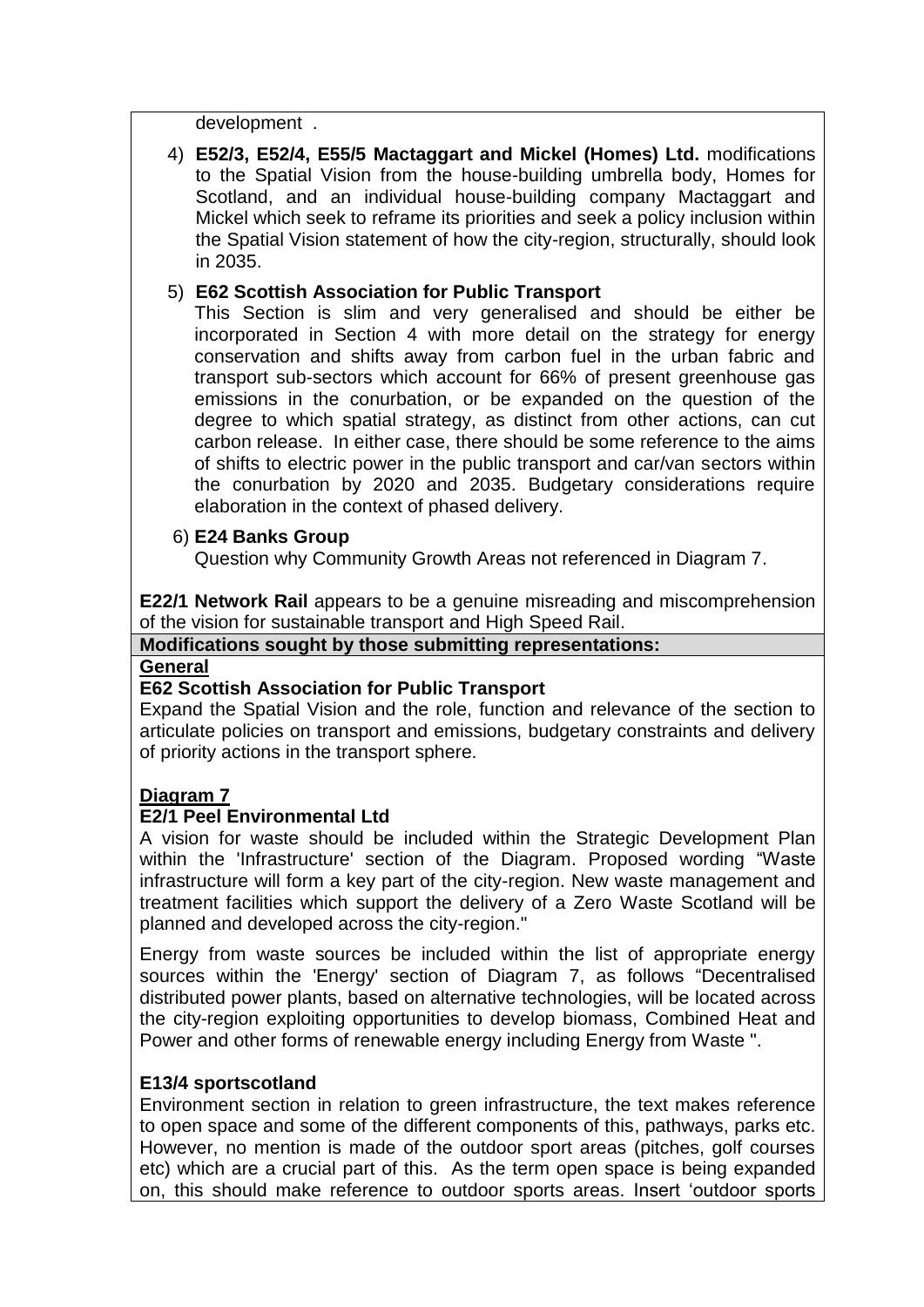areas" in the text in paragraph 1.

## **E22/1 Network Rail**

Infrastructure section suggested wording, "High Speed Rail would reduce journey times to the wider UK and International area".

# **E24 Banks Group**

Community Growth Areas should be referenced in Diagram 7.

# **E38/1 RSPB Scotland**

Environment section, removal of the component relating to commercial forestry. Suggested wording, "Important habitats and landscapes will be safeguarded and enhanced, in recognition of their importance to people"s quality of life and the range of vital services they provide. Habitats such a peatlands and woodlands have a key role to plan in mitigating carbon emissions.

## **E38/2 RSPB Scotland**

Energy section, insert "small-scale" before "biomass".

## **E52/3 Mactaggart and Mickel (Homes) Ltd.**

Economy section, insert a new and fourth bullet point in this section which states; "The Glasgow conurbation aims to be economically prosperous, with increased access to employment and services for all communities with a positive reliance and encouragement of future development proposals that improve the sustainable economic growth of the Glasgow and Clyde Valley conurbation."

## **E52/4 Mactaggart and Mickel (Homes) Ltd.**

Urban Fabric section, additional wording to the first bullet point in this section, as highlighted in bold, "Recycled brownfield land, the vacant and derelict land resource, will be developed as the development priority, **but also recognising that a range and choice of development locations are required** and environmental priority will be central to developing a quality of life needed to attract economic activity, talented people and key investors."

## **E52/5 Mactaggart and Mickel (Homes) Ltd.**

Urban Fabric section the second sentence of the second bullet point should be reworded to allow for flexibility and to allow the Local Development Plan's to identify opportunities that are most suitable for the local area in which they are to be applied. Proposed wording, "The built up area of the city region will be developed with a focus on sustainable locations within it, focusing investment on maintaining a sustainable compact city region."

## **E52/6 Mactaggart and Mickel (Homes) Ltd.**

Urban Fabric section, remove reference to the intention for higher urban density.

## **E52/7 Mactaggart and Mickel (Homes) Ltd.**

Infrastructure section there should be an addition to the final bullet point ".....as evidenced by the continued focus on the legacy of Community Growth Areas (CGAs) which will deliver strategic expansion of specific communities in the long term<sup>"</sup>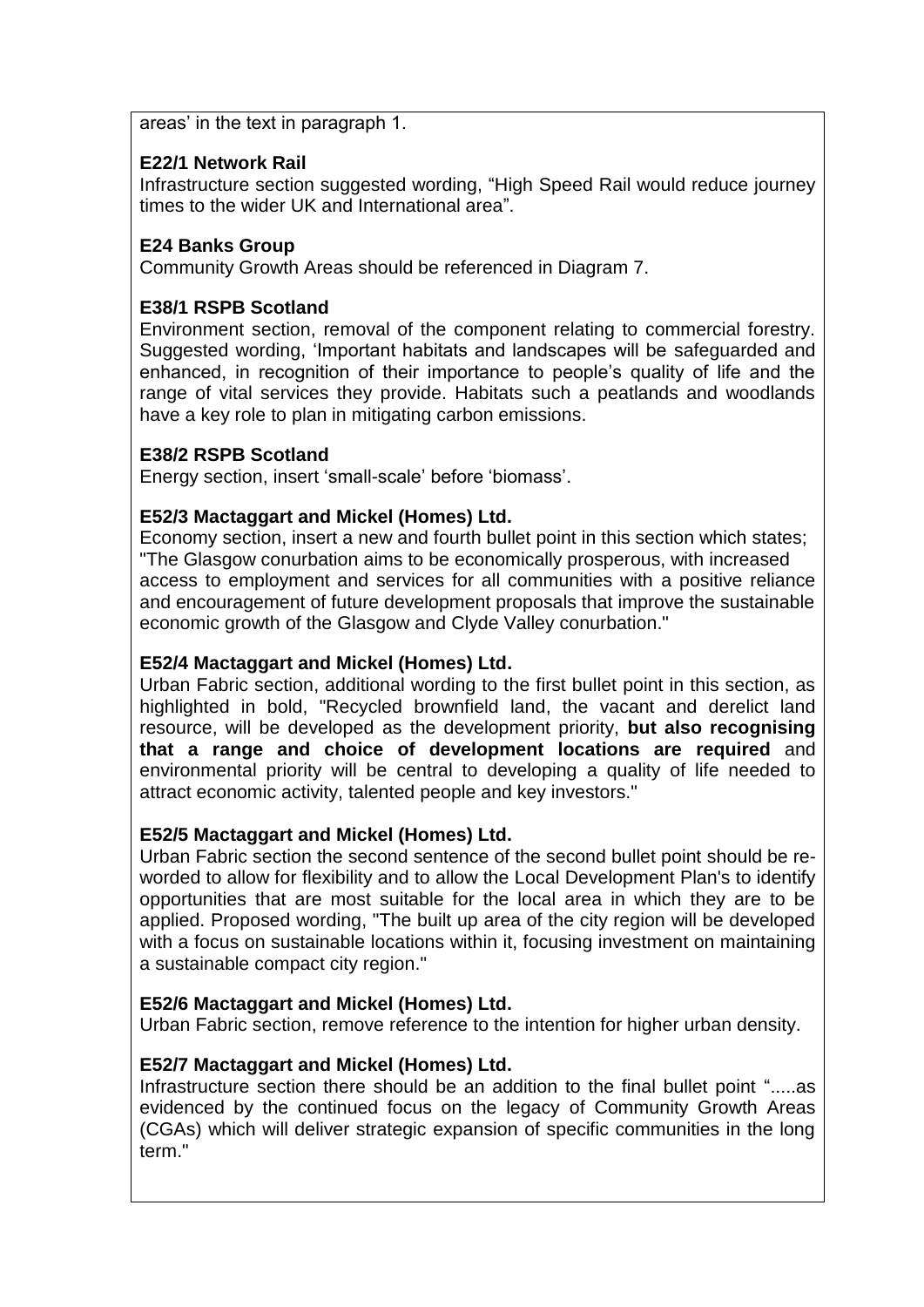### **E55/5 Homes for Scotland**

Urban Fabric section insert a further bullet point "Sustainable development is also possible on Greenfield land and on edge-of-settlement or new settlement locations, subject to assessment by local planning authorities";

Infrastructure section bullet point 3 replace "the alternative" with "an alternative"; replace "prioritised" with "directed". Add a final sentence: "Greenfield edge-ofsettlement development will be assessed in terms of the best possible combination of transportation measures."

Energy section delete all text and replace with: "The development plan will support the installation of commercial renewable energy technologies as they develop in the market place. Local Planning Authorities should consider policies and guidance within Local Development Plans to ensure that any impacts of such technologies are acceptable."

## **E57 Scottish and Southern Energy Plc & Group Companies**

Energy section amended to recognise that centralised energy generation, including commercial scale renewables, will continue to play an important role in the city region during the horizon the plan

## **E58 Strathclyde Partnership for Transport**

Infrastructure section the text of the first sentence of the third bullet is reworded as…"Future transport in the GCVSDP area will be provided by an integrated public transport system, providing a high quality, frequent, reliable and sustainable transport network for the population living and working in the GCVSDP area. The public transport network will include Rail, LRT, BRT, Bus, and Subway supported by an expanded active travel network encouraging cycling and walking. Development will be prioritised in the locations most accessible by public/sustainable transport for both people and freight."

## **Diagram 8**

## **E38/3 RSPB Scotland**

"Environmental Legislation" omits legislation relating to biodiversity. The principal sources of recent wildlife law in Scotland are the [Nature Conservation \(Scotland\)](http://www.opsi.gov.uk/legislation/scotland/acts2004/20040006.htm)  [Act 2004](http://www.opsi.gov.uk/legislation/scotland/acts2004/20040006.htm) and the [Conservation \(Natural Habitats, &c.\) Amendment \(Scotland\)](http://web.uct.ac.za/depts/pbl/jgibson/iczm/legis/ssi2004/20040475.htm)  [Regulations 2004](http://web.uct.ac.za/depts/pbl/jgibson/iczm/legis/ssi2004/20040475.htm) and these should be included in the list.

#### **E21/3 National Grid Property Ltd**

Four of the key drivers: Scottish Government; Climate change mitigation; Sustainable low carbon economy and Environmental legislation should be merged to form one driver instead.

#### **E26/1 ASDA Stores Ltd**

Suggest the Scottish Government driver could be amended to include reference to Environmental legislation, the Scottish Government driver would then adequately cover, and allow to be deleted, the Climate change mitigation, sustainable low carbon economy and environmental legislation drivers.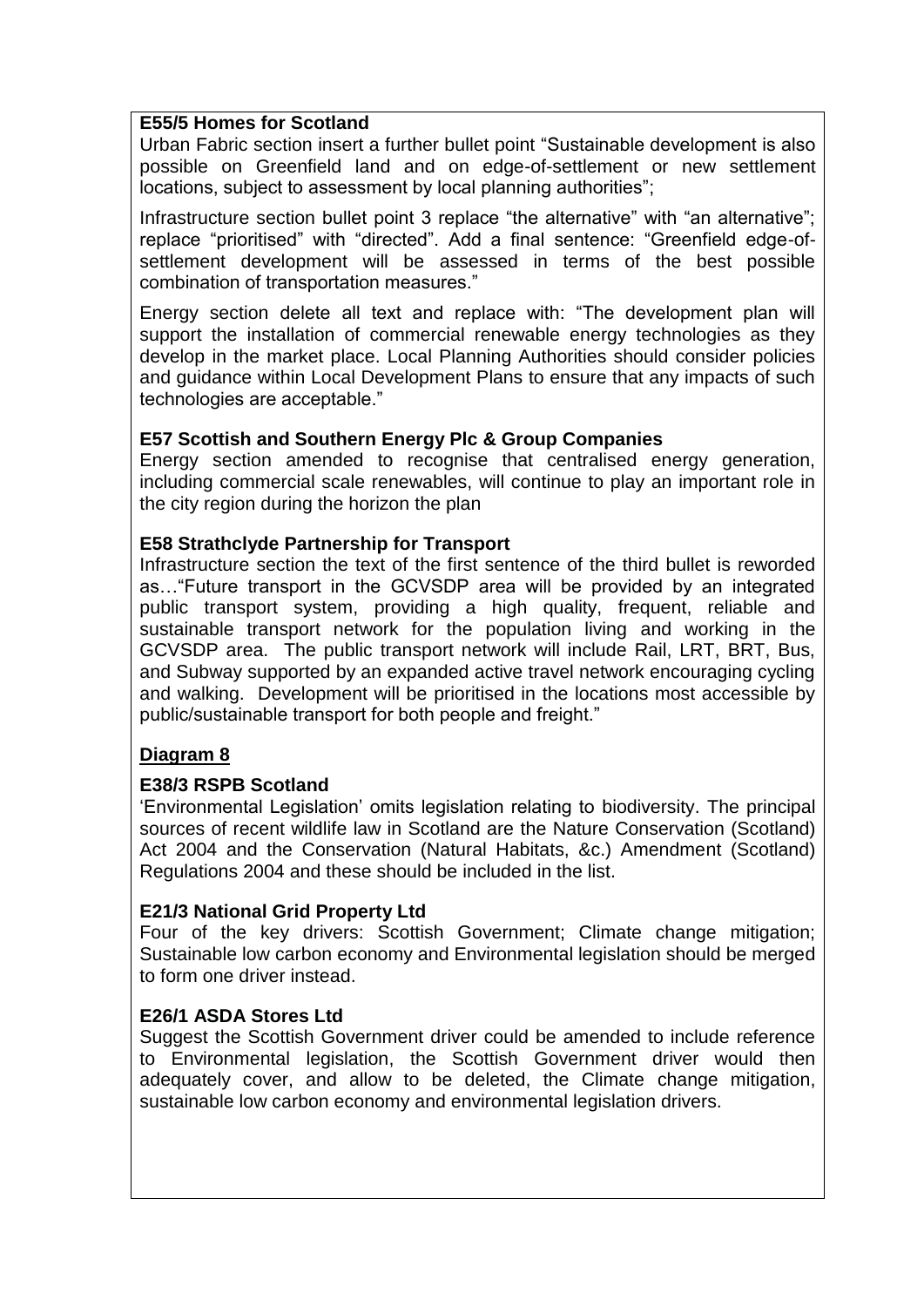# **Summary of responses (including reasons) by planning authority:**

# **General**

The following proposed modifications are rejected by the Glasgow and the Clyde Valley Strategic Development Planning Authority.

# **General Comments on the Spatial Vision E62 Scottish Association for Public Transport**

- The submitted Strategic Development Plan Proposed Plan meets the requirements of the Planning etc. (Scotland) Act 2006 (page 6, section 7, 8 and 10 (Supporting Document 1) and Planning Circular 1 2009 (pages 4, 6, 7, sections 13, 14, 18 to 27) (Supporting Document 2). The Strategic Development Plan is a new style of development planning document designed to meet the Scottish Government"s challenge of the renewed Scottish Planning System and is designed to meet the Scottish Government"s "culture change" agenda. (Supporting Documents 1 and 2).
- It is published in a strongly visual and graphical format, so as to

(a) reduce the inherent complexity of the long-term development planning of Scotland"s predominant metropolitan city-region;

(b) reduce the length and text to that necessary to support the graphical content;

(c) aid conciseness and emphasise Vision and Strategy, with policy detail devolved to the local planning authorities of the eight constituent councils.

 Furthermore, the representation appears not to understand the role and function of this section of the Proposed Plan as providing a spatial structural vision of the city-region in 2035 as the basis for a Spatial Development Strategy. It seeks to introduce strategy (e.g. energy conservation) and policy instruments (e.g. electromobility in transport) and delivery/budgetary provisions, all of which are inappropriate to a structural Spatial Vision.

# **Diagram 7**

The following proposed modifications are rejected by the Glasgow and the Clyde Valley Strategic Development Planning Authority.

# *Economy in the Spatial Vision*

# **E52/3 Mactaggart and Mickel (Homes) Ltd.**

The Strategic Development Plan Proposed Plan is prepared as the spatial expression of the eight local authorities' corporate vision (Supporting Document 3) and is the strategy for delivering the land-use components of that vision. The proposed modification appears more related to a Mission Statement or Corporate Vision, adds nothing to the framing Glasgow and the Clyde Valley Corporate Vision and does not contain locational components inherent in a structural landuse view of the long-term future.

## *Urban Fabric in the Spatial Vision*

## **E52/4 Mactaggart and Mickel (Homes) Ltd.**

The Strategic Development Plan Proposed Plan is founded upon strategic development priorities and on providing clarity of focus as to where development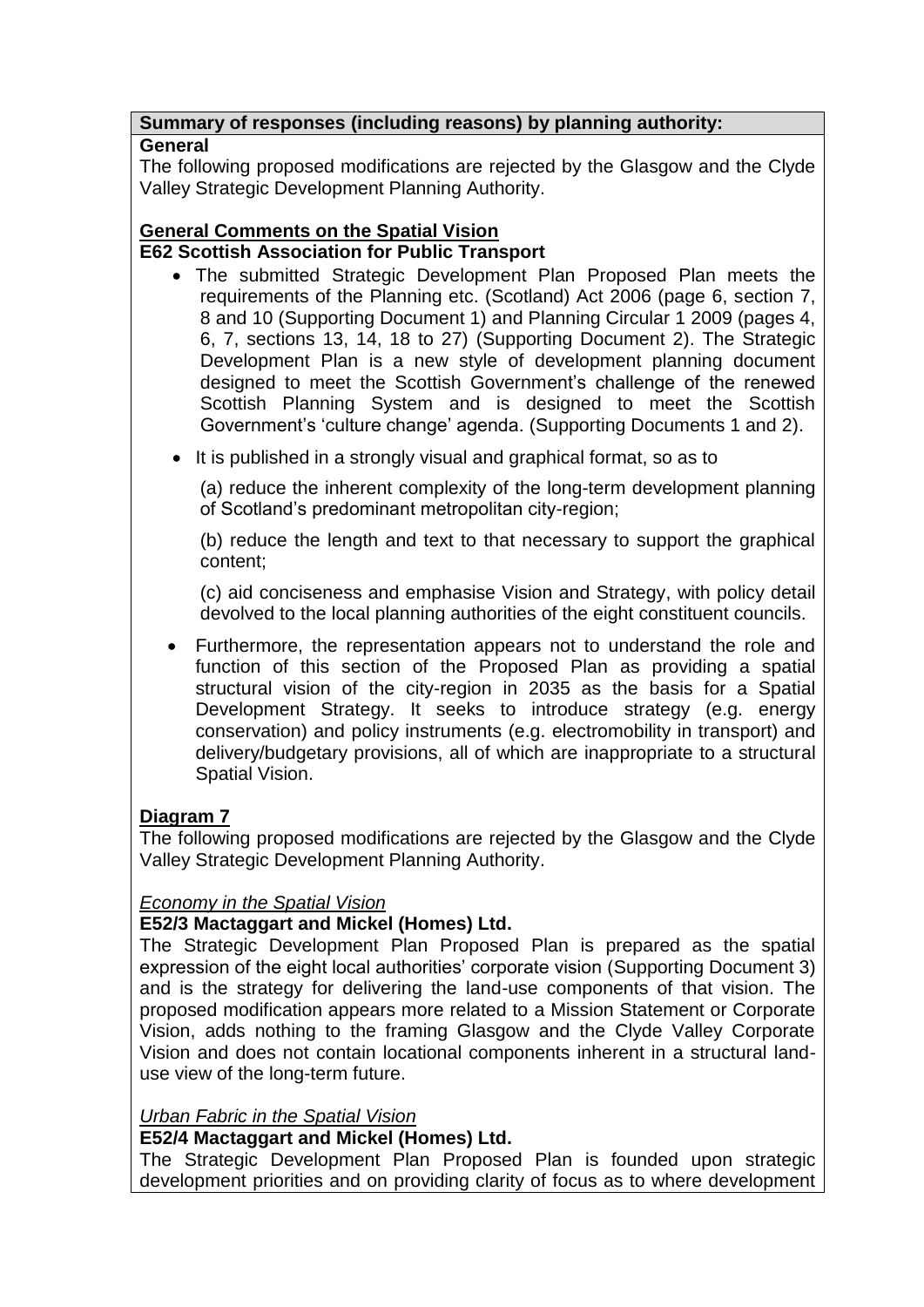will meet the 'drivers' of the future and support the strategy. Development outwith these priorities will be addressed through the Local Development Plan process or on their individual merits (Diagram 4 sustainable location assessment; page 6).

#### **E52/5, E52/7 Mactaggart and Mickel (Homes) Ltd.**

In line with the 'compact city-region' model and minimising development and carbon footprints, the vision needs a priority focus on action to deliver sustainable locations that meet its regeneration and renewal requirements. Controlled growth of these "footprints" is already integrated into the Vision through the Community Growth Areas (page 19).

#### **E52/6 Mactaggart and Mickel (Homes) Ltd.**

Increasing urban density is a key component of the "compact city-region" model as it delivers the potential to reduce the unit cost of infrastructure provision to an area by increasing potential demand for services within that area, transport, water and sewerage, energy. The basis of the Strategic Development Plan Proposed Plan is clear prioritisation of finite investment levels for such services, particularly under de-regulated operating environments. The scale of the brownfield resource, the need for reinforcement and renewal of urban communities, and investment in infrastructure makes increasing densities a strategic priority.

#### **E55/5 Mactaggart and Mickel (Homes) Ltd.**

Greenfield development and edge development are neither priorities nor components of the Spatial Vision, other than where such growth is plan-led as is the case with the Community Growth Areas. With the scale of potential development associated with brownfield land resources and community regeneration, the Spatial Development Vision places the minimising of urban sprawl potential and creeping incremental development of edge locations as central to the "compact city-region" model, its delivery of national and international carbon reduction targets, and reduction in the unit costs of infrastructure provision.

#### *Infrastructure in the Spatial Vision*

#### **E2/1 Peel Environmental Ltd**

The Glasgow and the Clyde Valley Strategic Development Planning Authority rejects the proposed modification as it considers energy from waste is already included in the Spatial Vision; it is one of the "alternative technologies" referred to within the Energy section. This is then given strategic expression in paragraphs 4.110 to 4.113 and Strategy Support Measure 13 (page 56).

#### **E22/1 Network Rail**

The Glasgow and the Clyde Valley Strategic Development Planning Authority considers the representation to be a mis-reading of the current wording which focuses on the sustainable transport network within the city-region and its development so as to "shrink the distance" between the city-region"s communities and its Glasgow city core. It does not relate to the function of High Speed Rail "shrinking the distance" between the city-region and the wider UK or Europe.

#### **E24 Banks Group**

The Glasgow and the Clyde Valley Strategic Development Planning Authority rejects the proposed modification as reference to Community Growth Areas is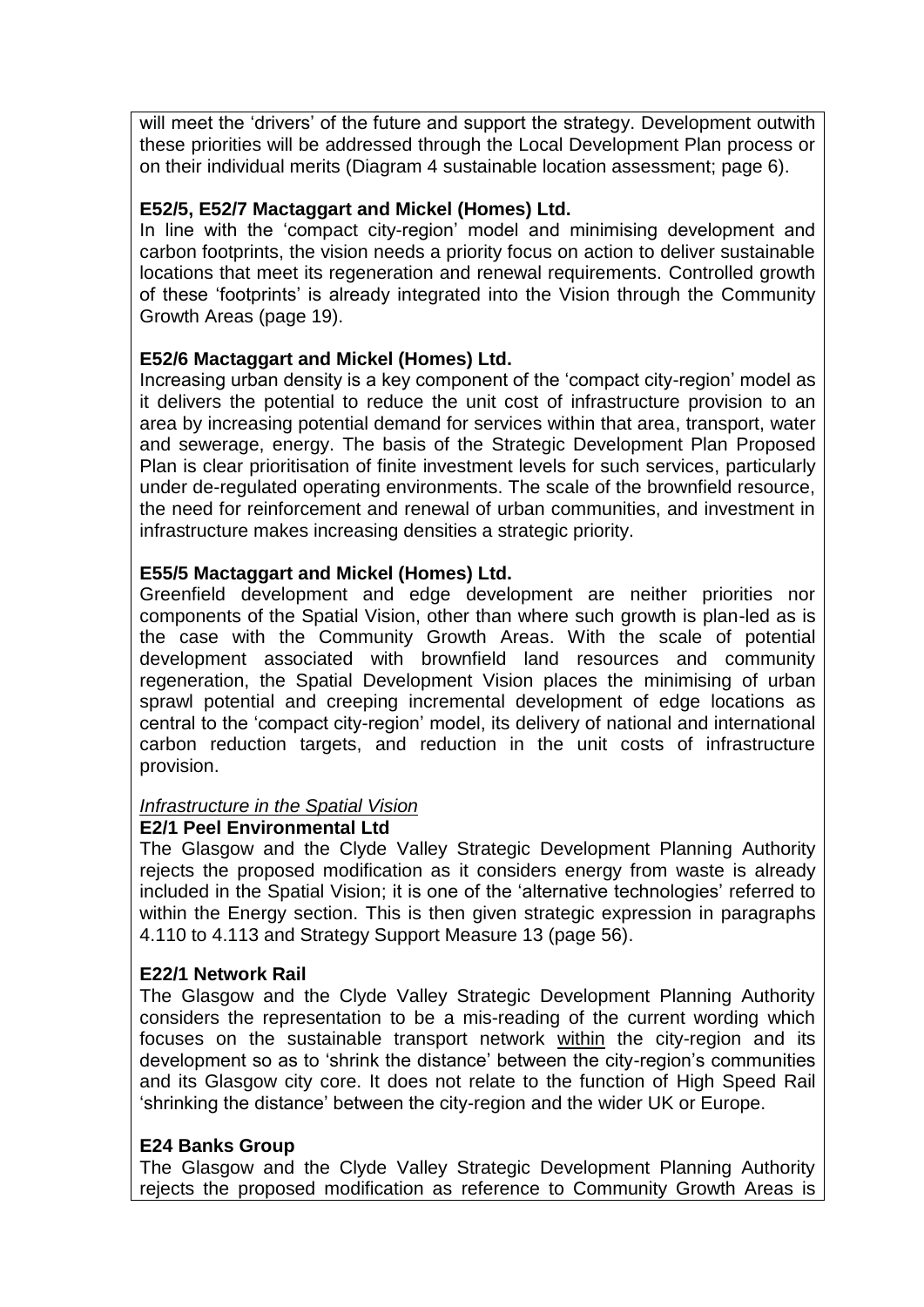made in the last sentence of the third bullet point.

## **E58 Strathclyde Partnership for Transport**

The Glasgow and the Clyde Valley Strategic Development Planning Authority note the proposed modification.

*Environment in the Spatial Vision*

### **E13/4 sportscotland**

The Glasgow and the Clyde Valley Strategic Development Planning Authority rejects the proposed modification as it considers "outdoor sports areas" are already included under "open space - formal".

## **E38/1, RSPB Scotland**

The Glasgow and the Clyde Valley Strategic Development Planning Authority rejects the proposed modifications for the following reasons

 commercial afforestation (as stated in Diagram 7 "*where appropriate"*) has a key role to play

(a) in the Scottish Government"s drive to increase the indigenous supply of raw timber through its planting targets (Scottish Forestry Strategy 2006) (Supporting Document 4 and 5),

(b) to maintain rural businesses and employment (Scottish Land-Use Strategy 2011(Supporting Document 6),

(c) to mitigate carbon in the atmosphere and reduce greenhouse gas emissions (Scottish Forestry Strategy 2006/ Scottish Land-Use Strategy 2011), and

(d) in the reduction of timber imports.

• The integration of commercial afforestation with competing land-uses is effected through the Glasgow and the Clyde Valley Forestry and Woodland Strategy 2011 (Diagram 14 and Background Report 9) and through the Local Development Plan process.

## *Energy in the Spatial Vision*

## **E38/2 RSPB Scotland**

The Glasgow and the Clyde Valley Strategic Development Planning Authority rejects the proposed modification for the following reasons

 It seeks to pre-judge the biomass potential of any area and to limit the contribution from that renewable source before any evaluation is made of the overall scale and relevance of such potential in an area. The issue of scale should reside with the appropriate local development planning authority to decide, taking into account the context for such development.

#### **E55/5 Homes for Scotland**

The Glasgow and the Clyde Valley Strategic Development Planning Authority rejects the proposed modification as the scale of distributed energy production, its integration with centralised production via the National Grid, and its role in the development of urban area energy "smart-grids" will be determined by the Local Development Plan process and attendant "energy-carbon-masterplanning" (pages